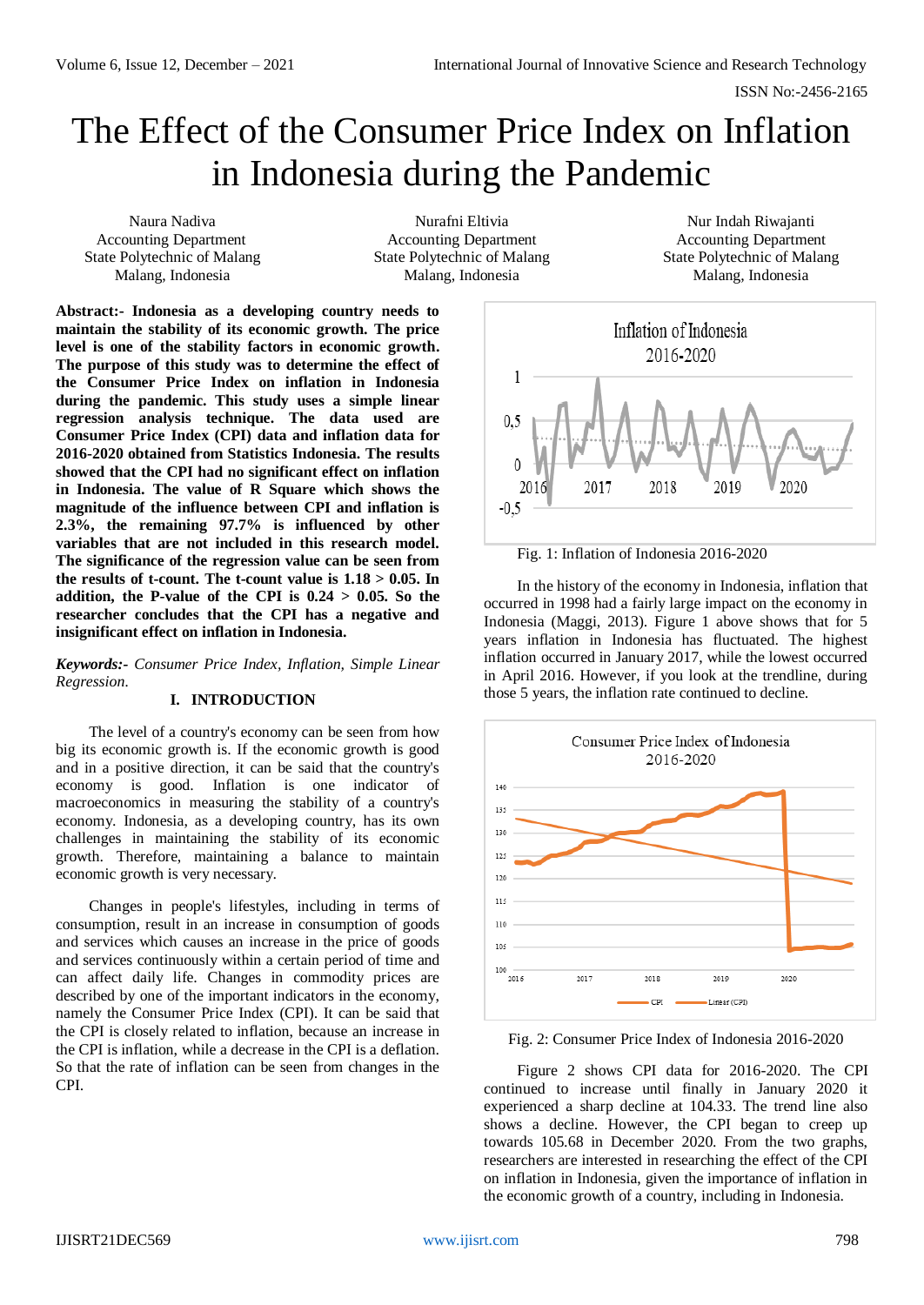According to Kristinae (2018), CPI has a significant influence on inflation. Meanwhile, according to Wulandari & Habra (2020) CPI has a negative and insignificant effect on inflation. Then it was found that the negative correlation between inflation and economic growth in Indonesia in 1968- 2012 was 4.3% (Lubis, 2014). Meanwhile, according to Akter & Smith (2021) in Malaysia, there is a negative relationship between GDP growth and inflation in the short term but there is a positive correlation in the long term. Based on previous research, the purpose of this study was to determine the effect of CPI on inflation in Indonesia during the pandemic.

## **II. LITERATURE REVIEW**

According to Ramakrishnan & Vamvakidis (2002), Consumer Price Index (CPI) which is published every month is the most widely used price index in Indonesia. Governments and central banks use the CPI for budgetary and monetary policy purposes. These are published in a timely and well-reached manner by the public. The consumer price index is a statistical estimate built using the prices of representative samples of goods that are collected periodically (K. A. Muhammed, F. A. Bolarinwa, 2019). Based on the Classification of Individual Consumption by Purpose (COICOP), the Consumer Price Index (CPI) is divided into seven categories as follows: (1) Foodstuffs; (2) Processed foods, beverages, and tobacco; (3) Housing; (4) Clothing; (5) Health; (6) Education and sports; (7) Transportation and Communication (*Inflasi*, n.d.).

Inflation is the general increase in the prices of goods and services over a certain period. According to Sukirno (2002) inflation occurs when there is an increase in prices prevailing in the economy. The increase in the price of goods and services in an area will greatly affect the economic conditions of the local community (Lesnussa et al., 2018). An increase in the cost of goods and services will increase inflation. As a result, it will reduce the value of money (Yuniarti et al., 2021). According to Statistics Indonesia, the inflation rate is the contribution of goods affected by price fluctuations to inflation or deflation that occurs at the city or country level. The monthly degree of change (inflation/deflation) in the index value is the contribution of the total types of goods/services affected by price fluctuations in that month. The temporary inflation component is part of the inflation rate caused by infrequent disturbances in the inflation rate. There are factors that cause temporary turmoil, namely an increase in production and distribution costs, and non-economic factors such as natural disasters, epidemics and others (Atmadja, 1999).

Inflation in Indonesia cannot be considered only as a short-term phenomenon, but this problem is a long-term phenomenon because the cause of inflation is not only caused by the monetary policy carried out by the government, but also structural obstacles that have not been completely overcome in the economy in Indonesia (Kristinae, 2018). Then the COVID-19 pandemic has changed the inflation trend in Indonesia. The trend of inflation in Indonesia is slowing, even leading to deflation (Thomas, n.d.). Supported by a statement from BBC News that Indonesia has officially experienced a recession due to the Covid-19 pandemic, then the third quarter's economy recorded a minus compared to the same period in 2019. According to Fahrika & Roy (2020), economic growth declined in early 2020 to 2.97%. This is due to the handling of COVID-19 which has an impact on almost all aspects of life to the community's economy. The level of community mobility also affects the regional inflation rate in Indonesia (Pratama et al., 2021). According to research conducted by Santosa (2017), the money supply and national income have an effect on inflation, while government spending has no effect on inflation. Therefore, monetary policy by managing the money supply is very helpful in controlling inflation in Indonesia. Inflation is divided into several types as follows (Nanga, 2001):

• Moderate Inflation

It is said that inflation is moderate if there is an increase in the rate of inflation slowly over a relatively long time.

Galloping Inflation

It is said to be moderate inflation if there is a fairly large price increase, which usually reaches double digits or even triple digits, and runs in a relatively short time and is accelerated. This has a more severe impact on the economy, when compared to creeping inflation.

Hyper Inflation

Hyper inflation is inflation at the most severe level. It is said to be hyper inflation when there is a price increase of up to five times or more. When this happens, people prefer to exchange their money for goods rather than keep it because the value of the currency will decline sharply.

There are several previous studies that support this research. According to research conducted by Kristinae (2018) there are two independent variables, namely the City of Palangka Raya and Sampit. Then one dependent variable is inflation. This study uses secondary data from the website of the Central Statistics Agency. The data analysis technique used is multiple linear regression by performing the F test, T test, and classical assumption test. The results showed that the CPI in Palangka Raya and Sampit had a significant effect on inflation in Central Kalimantan. CPI's contribution to inflation in Sampit was 79%, while in Palangka Raya it was 50%. Research conducted by Wulandari and Habra (2020) uses secondary data from the website of the Central Statistics Agency in Medan City with CPI as the independent variable and inflation as the dependent variable, using Eviews 10 as an analytical tool with Linearity Test, Normality Test and Hypothesis Testing. The results of this study indicate that the CPI has a negative and insignificant effect on inflation in Medan City.

Lubis (2014) found a negative correlation between inflation and economic growth in Indonesia in 1968-2012 of 4.3%. There is a significant long-term and short-term relationship between inflation and economic growth in Indonesia in 1968-2012. The advice given in this research is that the government should avoid inflation that is too high so that the prices of goods and services or inflation that can be controlled can have a positive effect on economic growth in Indonesia. Then another study found a strong correlation between the real value and the estimated value with a coefficient of determination of 0.98 and another conclusion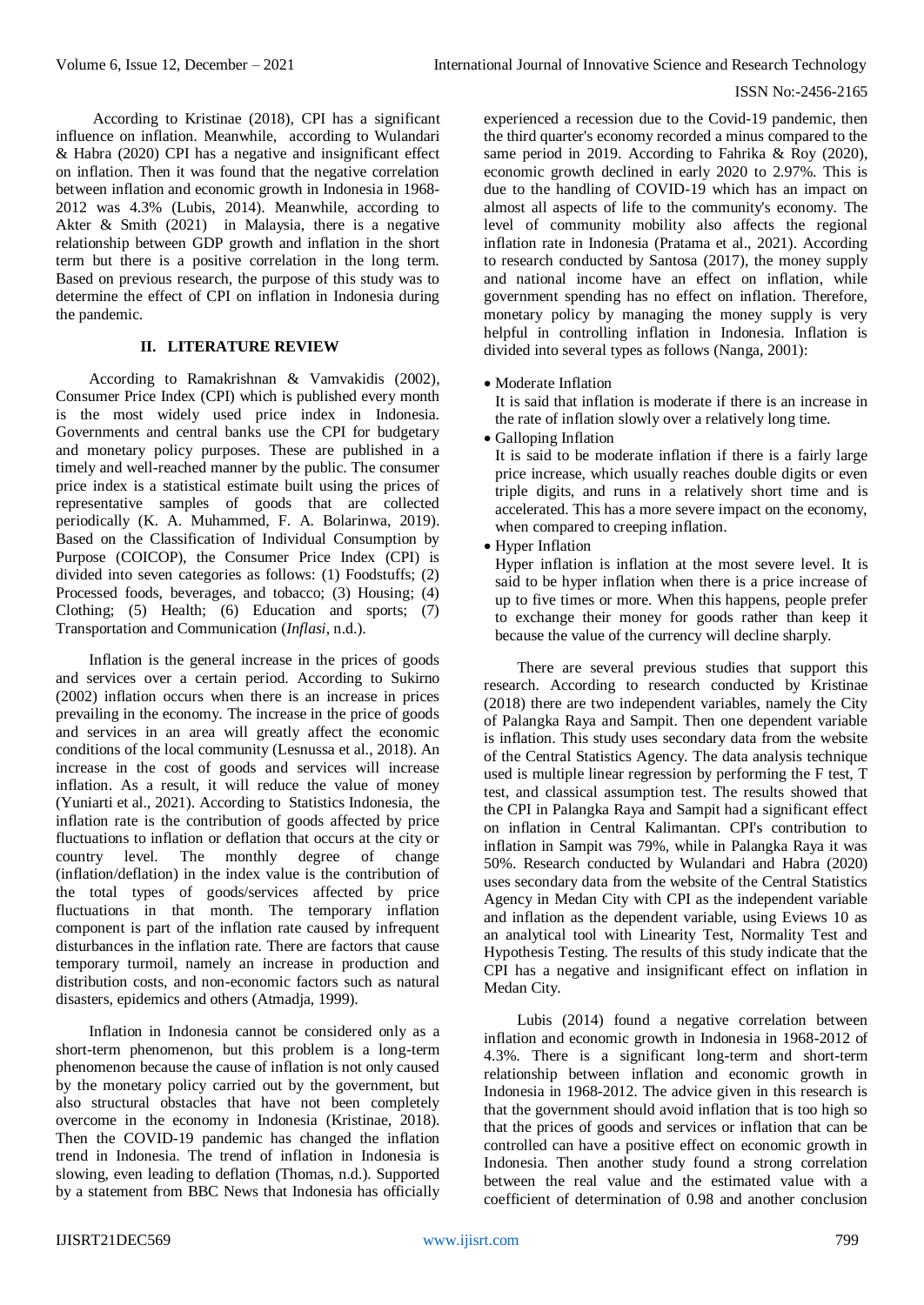ISSN No:-2456-2165

which states that there is no strong variation compared to the real data (Cogoljević et al., 2018). This study uses multiple regression analysis to determine the effect of CPI, monetary aggregates, discount rate, the exchange rate on inflation. CPI is used to describe inflation in the European Union based on the World Bank Dataset. Vinayagathasan (2013) states in his research that inflation interferes with economic growth when it exceeds 5.43%, but will have no effect if it is below that figure. The purpose of this study is to investigate the existence of a threshold level of inflation and how inflation can affect Asian economic growth. The researcher used the dynamic panel data regression method. To observe the nonlinear relationship between inflation and economic growth in 32 countries in Asia during the period 1980–2009. Based on previous research, the researchers made the following hypothesis:

- H0: The consumer price index has a significant effect on inflation in Indonesia.
- H1: The consumer price index has no significant effect on inflation in Indonesia.

A hypothesis is an assumption that is not known to be true or false. The hypothesis needs to be tested to find out whether the hypothesis is accepted or rejected by conducting a significant test. By doing a significant test, it can be seen whether the two variables have a significant effect or vice versa.

Inflation (X) Consumer Price Index (Y)

#### Fig 3: Research Model

#### **III. METHODOLOGY**

This research is a type of quantitative descriptive research, which aims to provide an overview of the composition and characteristics of the object under study using data containing numbers. The data used in this research is secondary data taken from Statistics Indonesia which is accessed through [www.bps.go.id.](http://www.bps.go.id/) These data are CPI data and inflation for the 2016-2020 period in Indonesia. The analytical tool used in this research is a simple linear regression with the help of data analysis tools in Microsoft Excel.

The Regression method is a measurement method based on the relationship between one or many other variables. This method can also be used to assess the strength of the relationship between variables and forecasts in the future. This method is one of the most useful tools for a business analyst because it can be applied in many situations. Regression analysis can be applied to part data and timeseries data.

In simple regression analysis, there is a linear relationship between variables. This means that changes that occur in variable X will be followed by changes in variable Y permanently. The purpose of simple regression analysis is to determine the relationship between the independent variable and the dependent variable. Then the data used in simple

regression usually have intervals. Here's a simple linear regression formula (C. Albright & W. L. Winston, 2013) :

 $Y = a + bX$ Where,  $Y =$  Consumer Price Index  $a = coefficient$  $b = regression coefficient$  $X = Inflation$ 

The values of a and b can be found using the formula below:

$$
a = \frac{\sum y - b \sum x}{n}
$$
  

$$
b = \frac{n \sum xy - (\sum x)(\sum y)}{n \sum x^2 - (\sum x)^2}
$$

To measure the strength of the relationship between X and Y, correlation analysis was performed and the results were expressed in numbers known as correlation coefficients. Here's the formula for calculating CPI:

$$
CPI = \frac{\sum Wn.Hn}{\sum Wo.Ho}
$$

Where,

 $Wn = Value of relative importance (weights) of goods$ on day n

 $W_0$  = Value of relative importance (weights) of goods on a time basis

 $Hn = The market price of goods on day n$ 

 $Ho = The market price of goods on the base day$ 

Meanwhile, to calculate inflation based on CPI, use the following formula:

$$
Inflation = \frac{CPIt - CPIt - 1}{CPIt - 1}x100\%
$$

Where,

 $CPIt = CPI$  for the month

CPIt-1= CPI Previous month

### **IV. RESULTS AND DISCUSSION**

Based on the results of a simple regression analysis using the Analysis Tool Pak feature in Microsoft Excel, several tables appear as follows:

*A. Summary Output*

| <b>Regression Statistics</b> |        |  |  |  |  |
|------------------------------|--------|--|--|--|--|
| Multiple R                   | 0,153  |  |  |  |  |
| R Square                     | 0,023  |  |  |  |  |
| <b>Adjusted R Square</b>     | 0,007  |  |  |  |  |
| <b>Standard Error</b>        | 0,272  |  |  |  |  |
| Observations                 | 60,000 |  |  |  |  |

Table 1: Summary Output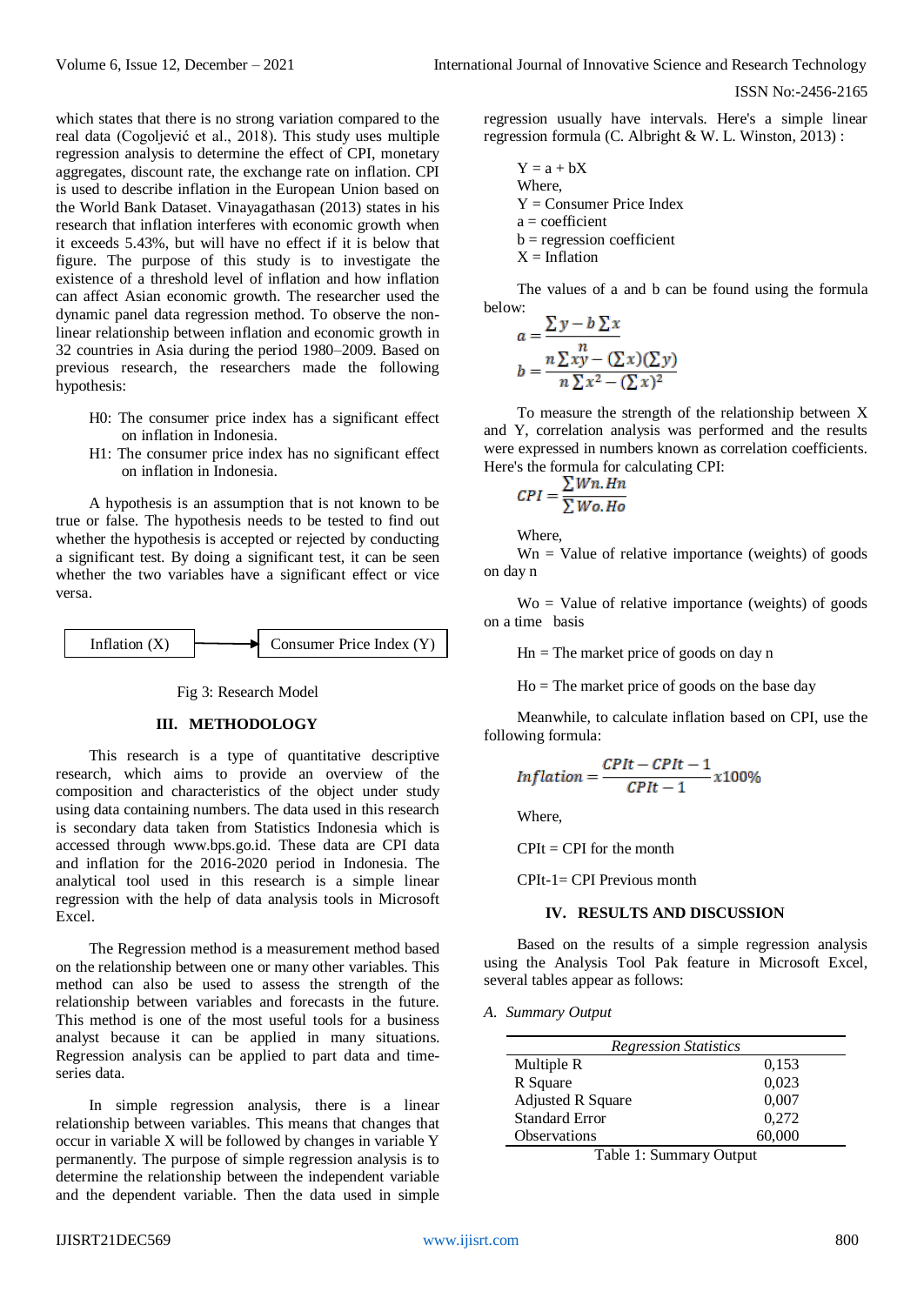Summary Output is a table that shows the strength of the relationship between variables. Multiple R as correlation coefficient shows the strength of the relationship between variables. In the table, the Multiple R value is 0.153, which means that there is no relationship at all between CPI and inflation. Then in the table there is R Square which shows the magnitude of the influence between CPI and inflation with a value of 0.023 or 2.3%. So that the remaining 97.7% is influenced by other variables that are not included in this research model. Standard error indicates the level of accuracy of the regression analysis performed. The smaller the standard error value, the more convincing the regression analysis. The table above shows the standard error value of 0.272.

*B. ANOVA*

|                | df    | SS   | МS   | F    | Significance<br>F |  |  |
|----------------|-------|------|------|------|-------------------|--|--|
| Regression     | 1,00  | 0,10 | 0.10 | 1,39 | 0,24              |  |  |
| Residual       | 58,00 | 4.30 | 0.07 |      |                   |  |  |
| Total          | 59,00 | 4,40 |      |      |                   |  |  |
| Table 2:-ANOVA |       |      |      |      |                   |  |  |

ANOVA is often referred to as analysis of variance. This table shows the acceptability from a statistical perspective in the analysis of variance. Degree of Freedom (df) indicates the number of degrees of freedom associated with the source of the variance. Table 2 shows the df value of 1. Sum of Square (SS) shows the number of squares. The smaller the residual value of SS compared to the total SS, the better the model with the data. In table 2 the SS value is 0.1. Mean of Square (MS) shows the mean square. In table 2 the MS value is 0.1. F represents the F-test for the null hypothesis which is used to test the overall significance of the model. In table 2 the F value is 1.39. Lastly, Significance F is the P-value of F. In table 2 the Significance F value is 0.24.

## *C. Regression Coefficient*

|                                 | Coefficients | <b>Standard Error</b> | t Stat  | P-value |  |  |  |
|---------------------------------|--------------|-----------------------|---------|---------|--|--|--|
| Intercept                       | $-0.22$      | 0.39                  | $-0.57$ | 0.57    |  |  |  |
| IHK                             | 0.00         | 0.00                  | 1.18    | 0.24    |  |  |  |
| Table 3: Regression Coefficient |              |                       |         |         |  |  |  |

Based on the values in table 3, the following regression equation can be made:

## $CPI = -0,22 + 0$  Inflation

The significance of the regression value can be seen from the results of t-count. In table 3, the t-count value is  $1.18 > 0.05$ . This shows that the CPI has no effect on inflation, because it is greater than the value of (degree of significance) of 0.05. Then the significance of the regression value can also be seen from the P-value. In table 2, the Pvalue of the CPI is  $0.24 > 0.05$ , indicating that the CPI has a negative and insignificant effect on inflation in Indonesia. The results of this study are in line with previous research Although the household sector is the economic sector most affected during the COVID-19 pandemic (Susilawati et al., 2020). However, in this study, because the scope of the data is global, namely throughout Indonesia and data taken during the last 5 years, the results are negative and not significant.

## **V. CONCLUSION**

Based on the results of the research above, it can be concluded that the CPI has no significant effect on inflation in Indonesia. This research can be useful as additional insight regarding the effect of the CPI on inflation in Indonesia. Then suggestions for further researchers, by adding other variables and using multiple linear regression methods can complete the results of the study. And the object of research can be narrowed by taking objects from provinces, districts, or cities in Indonesia to see more significant results.

### **REFERENCES**

- [1.] Akter, Fouzia.; Smith, D. S. (2021). Impact of Inflation on GDP Growth in Malaysian Economy. International Journal of Innovative Science and Research Technology, 34(2), 33–41.
- [2.] Atmadja, A. S. (1999). INFLASI DI INDONESIA : SUMBER-SUMBER PENYEBAB DAN PENGENDALIANNYA. 1(1), 54–67.
- [3.] Badan Pusat Statistik. (n.d.). <https://www.bps.go.id/subject/3/inflasi.html>
- [4.] C. Albright & W. L. Winston. (2013). Business Analytics: Data Analysis and Decision Making (Fifth Edit).
- [5.] Cogoljević, D., Gavrilović, M., Roganović, M., Matić, I., & Piljan, I. (2018). Analyzing of consumer price index influence on inflation by multiple linear regression. Physica A: Statistical Mechanics and Its Applications, 505, 941–944. <https://doi.org/10.1016/j.physa.2018.04.014>
- [6.] Fahrika, A. I., & Roy, J. (2020). Dampak pandemi covid 19 terhadap perkembangan makro ekonomi di indonesia dan respon kebijakan yang ditempuh. Inovasi, 16(2), 206–213.
- [7.] Indonesia, B. N. (2020). Resesi ekonomi Indonesia: Pemerintah disarankan fokus "menangani pandemi" demi perbaikan ekonomi. BBC News Indonesia. <https://www.bbc.com/indonesia/indonesia-53152994>
- [8.] Inflasi. (n.d.). Bank Indonesia. [https://www.bi.go.id/id/fungsi](https://www.bi.go.id/id/fungsi-utama/moneter/inflasi/default.aspx)[utama/moneter/inflasi/default.aspx](https://www.bi.go.id/id/fungsi-utama/moneter/inflasi/default.aspx)
- [9.] K. A. Muhammed, F. A. Bolarinwa, I. O. A. (2019). E x p o n e n t i a l s m o o t h i n g m e t h o d s i n f o r e c a sting nigeriacon sum er priceindex. XVII.
- [10.] Kristinae, V. (2018). Analisis Pengaruh Indeks Harga Konsumen Terhadap Inflasi ( Studi Kasus Pada Inflasi Kota Palangka Raya dan Kab . Sampit di Kalimantan Tengah ). Jurnal Aplikasi Manajemen, Ekonomi Dan Bisnis, 3(1), 1–11.
- [11.] Lesnussa, Y. A., M. Patty, H. W., Mahu, A. N., & Matdoan, M. Y. (2018). Analisis Indeks Harga